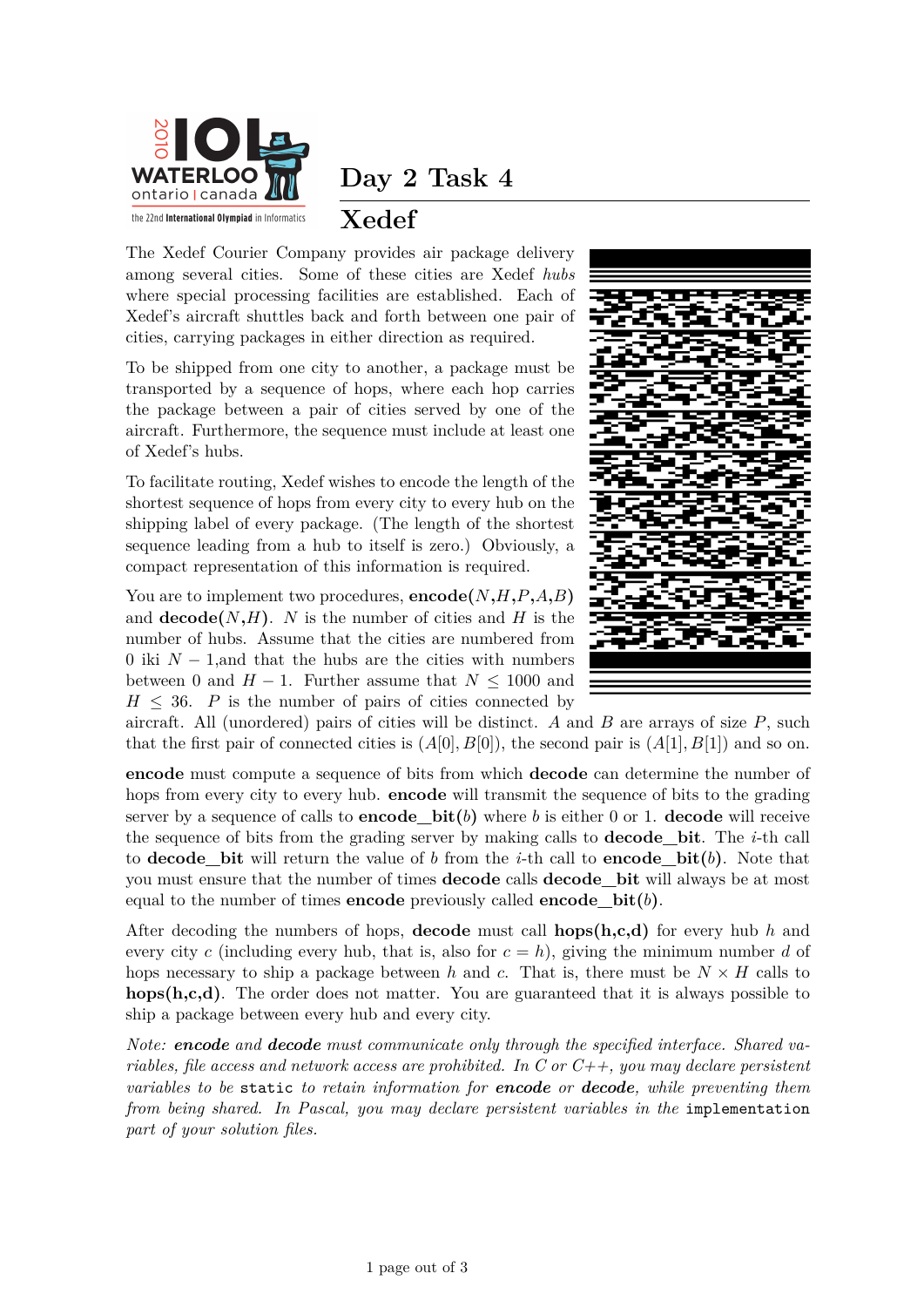

**Day 2 Task 4**

**Xedef**

## **Example.**

As an example, consider the diagram on the right. It shows five cities  $(N = 5)$  connected by seven aircraft  $(P = 7)$ . Cities 0, 1 and 2 are hubs  $(H = 3)$ . One hop is needed to ship a package between hub 0 and city 3, whereas 2 hops are needed to ship a package between hub 2 and city 3. The data for this example are in grader.in.1.



The entries in the following table are all *d*-values that **decode** must deliver by calling  $\textbf{hops}(h,c,d)$ :

| d     |   | City c |  |   |   |    |
|-------|---|--------|--|---|---|----|
|       |   |        |  | 2 | 3 |    |
| Hub h | 0 |        |  |   |   |    |
|       |   |        |  |   |   |    |
|       | 2 |        |  |   |   | ۰, |

**1 Subtask [25 points]. encode** must make no more than 16 000 000 calls to **encode\_bit(***b***)**.

**2 Subtask [25 points]. encode** must make no more than 360 000 calls to **encode\_bit(***b***)**.

**3 Subtask [25 points]. encode** must make no more than 80 000 calls to **encode\_bit(***b***)**.

**4 Subtask [25 points]. encode** must make no more than 70 000 calls to **encode\_bit(***b***)**.

## **Implementation Details.**

- Use the *RunC programming and test environment*
- Implementation folder: /home/ioi2010-contestant/saveit/ (prototype: *saveit.zip*)
- To be implemented by contestant:
	- **–** encoder.c or encoder.cpp or encoder.pas
	- **–** decoder.c or decoder.cpp or decoder.pas
- Contestant interface:
	- **–** encoder.h or encoder.pas
	- **–** decoder.h or decoder.pas
- Grader interface: grader.h or graderlib.pas
- Sample grader: grader.c or grader.cpp or grader.pas *and* graderlib.pas
- Sample grader input: grader.in.1, grader.in.2 etc *Note: The first line of each file contains N P H. The next P lines contain the pairs of*